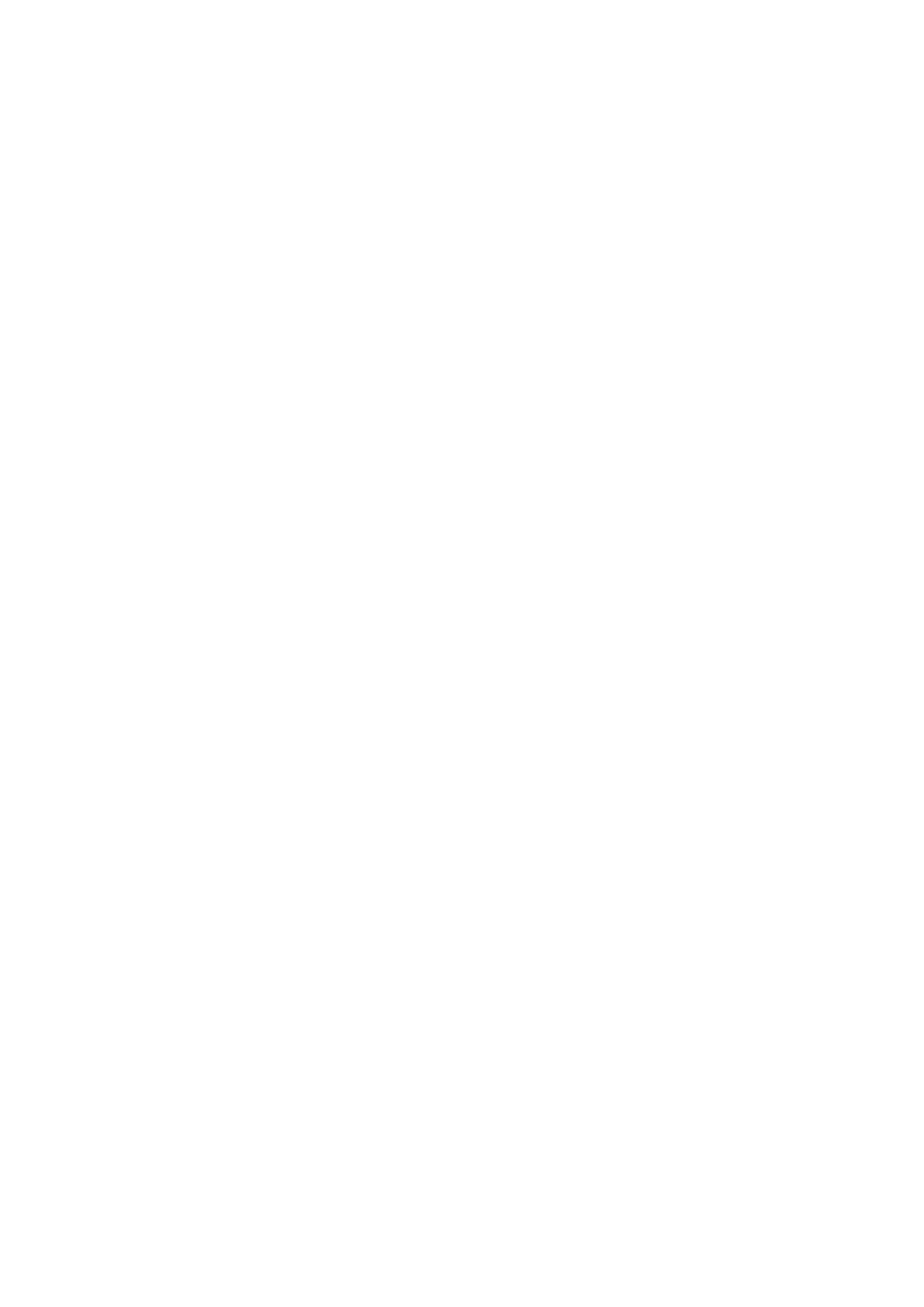## **Executive summary**

In 2008, the International Labour Conference agreed a conceptual and policy framework linking skills development to improved productivity, employment growth and development. <sup>1</sup> The framework advises countries to sustain this virtuous circle by: matching training to labour market demands, providing opportunities for lifelong learning, and using skills development to drive innovation and thus future job growth. It also cautions that the potential benefits of training are jeopardized in the absence of job-rich growth.

The framework has guided the research, technical cooperation, policy advice and advocacy of the Office, as summarized in the report for the recurrent discussion on employment (ILC, 2010).  $2$  The Office drew on this agreed framework when asked by the G20 Leaders at their Pittsburgh Summit (September 2009) to develop a training strategy for their consideration, working with its constituents and in consultation with other international organizations.

This paper shows how the G20 Training Strategy builds on the ILO's conceptual and policy framework to link skills development to employability, productivity and social inclusion, and looks at the ongoing use of the G20 Training Strategy to build cooperation with other international organizations and to support skills for employment strategies of low-income countries (LICs). Finally, the paper proposes how to further capitalize on this work by developing and sustaining a global public–private knowledge-sharing platform on skills for employment. The paper concludes with examples from current work on learning what works and sharing that knowledge, including on training components of crisis response strategies, portability of skills, and policy coherence.

## **I. Development of the G20 Training Strategy**

**1.** The 2008 ILC conclusions on skills had looked to apply the Human Resources Development Recommendation, 2004 (No. 195), to the policy challenge of improving both productivity and employment. The 2008 conclusions, in turn, provided the foundation for the G20 Training Strategy. The G20 Leaders acknowledged that their framework for strong, sustainable and balanced growth required national policies "to strengthen the ability of our workers to adapt to changing market demands and to benefit from innovation and investments in new technologies, clean energy, environment, health, and infrastructure ... [and that] successful employment and training programs are often designed together with employers and workers."<sup>3</sup>

<sup>1</sup> Resolution on skills for improved productivity, employment growth and development, International Labour Conference (ILC), 97th Session, 2008.

2 ILO: *Employment policies for social justice and a fair globalization: Recurrent item report on employment*, Report VI, ILC, 99th Session, 2010, Ch. 5 "Skills for employability and productivity".

<sup>3</sup> *A framework for strong, sustainable and balanced growth,* paras 44–45, G20 Pittsburgh Summit, 24–25 September 2009, [www.g20.utoronto.ca/2009/2009communique0925.html](http://www.g20.utoronto.ca/2009/2009communique0925.html) [accessed 2 Feb. 2012].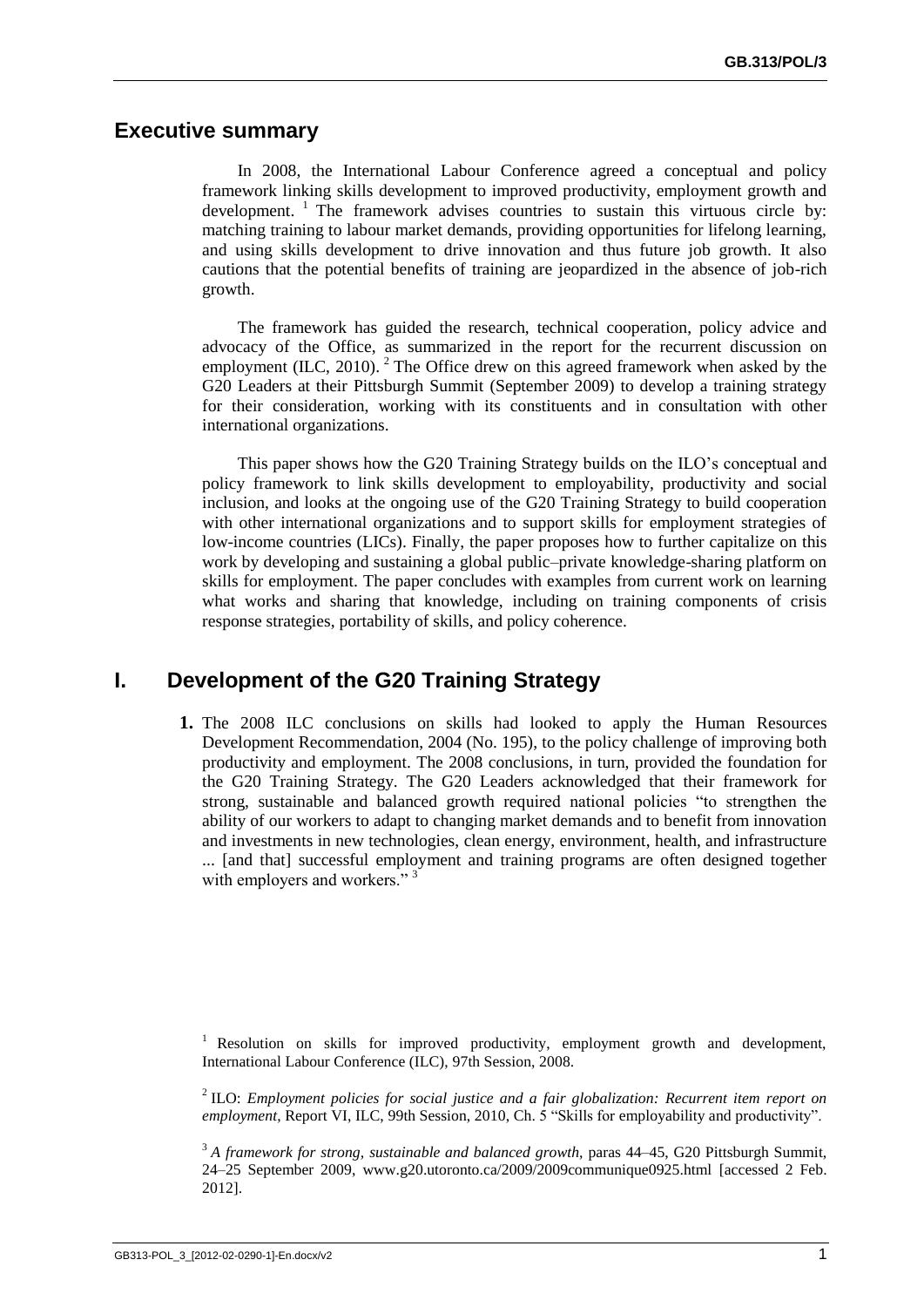- **2.** In addition, the Inter-Agency Group on Technical and Vocational Education and Training (IAG–TVET)<sup>4</sup> facilitated consultations with other international organizations, for example on linking basic education to TVET (UNESCO), <sup>5</sup> on lessons from national TVET and youth employment policies in OECD countries, <sup>6</sup> and about other organizations' skills strategies.<sup>7</sup> ILO participation in the advisory group on the EC strategy: New Skills for New Jobs provided further information from European countries.
- **3.** Recommendations from ILO constituents were gathered through a global dialogue forum on using social dialogue to strengthen sectoral approaches to training <sup>8</sup> and from the African national employer organizations on entrepreneurship education, TVET accessibility and quality, and partnership between policy-makers, educators and employers. <sup>9</sup> The ILO–ITC's Meeting of Experts on Skills on Global Training Strategy and Regional Meetings by ILO–CINTERFOR and APEC (all held in March 2010) collected good practices from additional countries.
- **4.** The resulting draft document, *A skilled workforce for strong, sustainable and balanced growth: A G20 Training Strategy*, <sup>10</sup> was endorsed by the G20 Employment and Labour Ministers' Meeting (Washington, DC, April 2010) and the final document was welcomed by the G20 Leaders who called for its implementation at their Toronto Summit in June.
- **5.** The G20 Training Strategy focuses on building bridges between the world of education and training and the world of work. It articulates why a skills strategy is needed, outlines a conceptual framework for such a strategy, and assembles the essential building blocks of a robust training strategy – including the roles of social partners.
- **6.** The vital elements of the G20 Training Strategy are based on the 2008 ILC conclusions, which recommend actions for governments and the social partners across key policy areas, while the consultations for the G20 Training Strategy went further in identifying key building blocks for effective policy implementation (see table 1).

<sup>4</sup> Members of the IAG–TVET include the ILO, the European Commission (EC), the European Training Foundation, the OECD, UNESCO, the World Bank and the regional development banks.

 $<sup>5</sup>$  UNESCO: Strategy for technical and vocational education and training, 2010–15 (2009).</sup>

<sup>6</sup> EC: *New skills for new jobs* (2010); OECD: *Learning for jobs: OECD policy review of vocational education and training* (2009).

<sup>7</sup> OECD: Programme for the International Assessment of Adult Competencies (PIAAC) at: [www.oecd.org/document/57/0,3343,en\\_2649\\_33927\\_34474617\\_1\\_1\\_1\\_1,00.html](http://www.oecd.org/document/57/0,3343,en_2649_33927_34474617_1_1_1_1,00.html) [accessed 2 Feb. 2012]. World Bank: Skills Toward Employability and Productivity (STEP) at: [http://web.worldbank.org/WBSITE/EXTERNAL/TOPICS/EXTSOCIALPROTECTION/EXTLM/0,](http://web.worldbank.org/WBSITE/EXTERNAL/TOPICS/EXTSOCIALPROTECTION/EXTLM/0,,contentMDK:22674396~menuPK:7343794~pagePK:148956~piPK:216618~theSitePK:390615,00.html) [,contentMDK:22674396~menuPK:7343794~pagePK:148956~piPK:216618~theSitePK:390615,00.](http://web.worldbank.org/WBSITE/EXTERNAL/TOPICS/EXTSOCIALPROTECTION/EXTLM/0,,contentMDK:22674396~menuPK:7343794~pagePK:148956~piPK:216618~theSitePK:390615,00.html) [html](http://web.worldbank.org/WBSITE/EXTERNAL/TOPICS/EXTSOCIALPROTECTION/EXTLM/0,,contentMDK:22674396~menuPK:7343794~pagePK:148956~piPK:216618~theSitePK:390615,00.html) [accessed 2 Feb. 2012].

<sup>8</sup> ILO: Global Dialogue Forum, "Upskilling out of the Downturn: Global Dialogue Forum on Strategies for Sectoral Training and Employment Security", 29–30 March 2010 at: [www.ilo.org/global/meetings-and-events/WCMS\\_125020/lang--en/index.htm](http://www.ilo.org/global/meetings-and-events/WCMS_125020/lang--en/index.html) [accessed 2 Feb. 2012].

<sup>9</sup> Johannesburg Declaration on Employment and Sustainable Enterprises in Africa, from the High-Level Conference on Employment and Sustainable Enterprises: The Contribution from the African Private Sector to the G20 Debates, Johannesburg, 8–10 April 2010.

<sup>10</sup> ILO: G20 Training Strategy, 2010, at: [www.ilo.org/skills/what/pubs/lang--en/docName--](http://www.ilo.org/skills/what/pubs/lang--en/docName--WCMS_151966/index.htm) [WCMS\\_151966/index.htm](http://www.ilo.org/skills/what/pubs/lang--en/docName--WCMS_151966/index.htm) [accessed 2 Feb. 2012].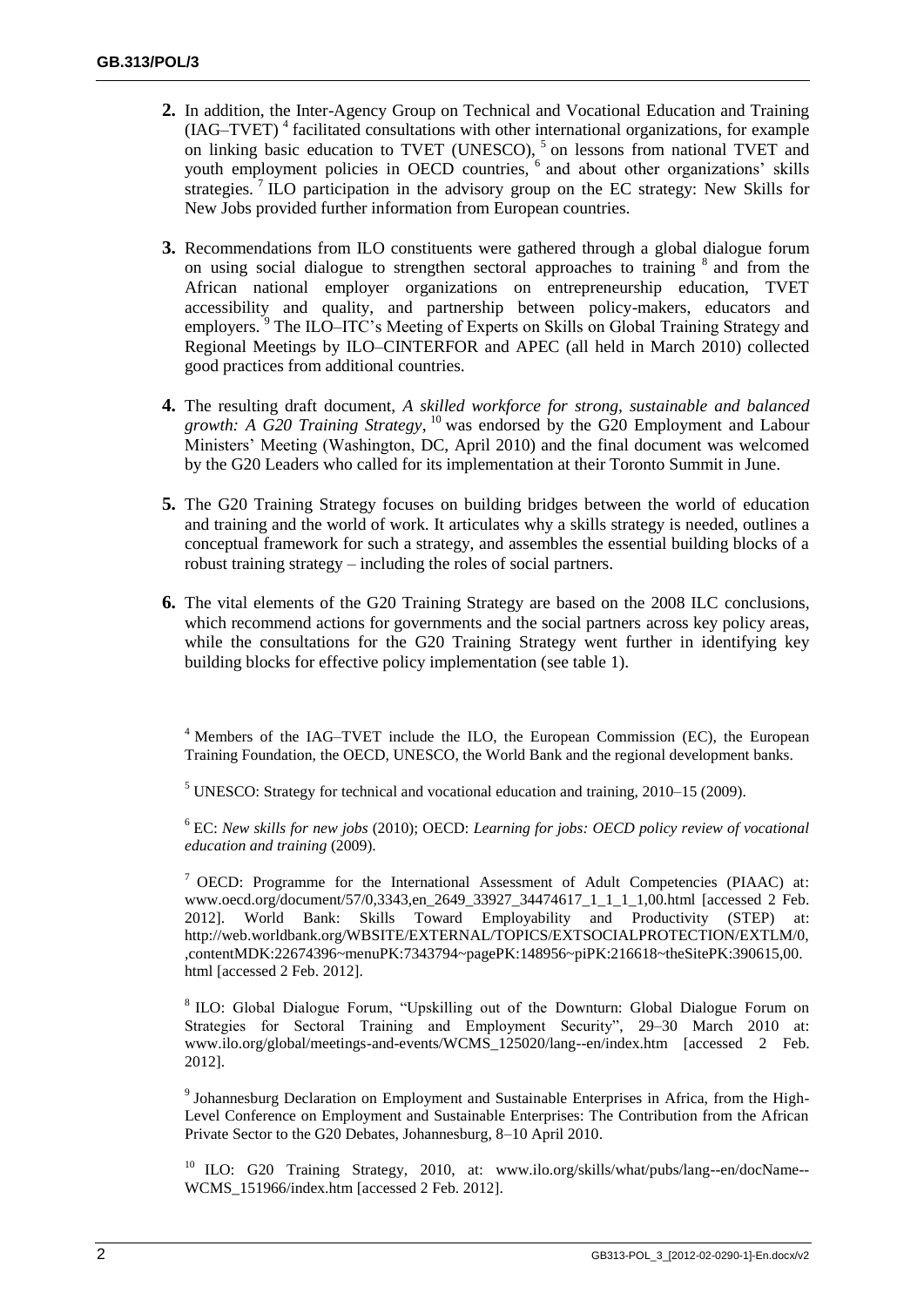|                                 | ILC 2008 framework for skills for<br>improved productivity, employment<br>growth and development | G20 Training Strategy: A skilled<br>workforce for strong, sustainable<br>and balanced growth, 2010                                                                                                                                                                                                                                                      |
|---------------------------------|--------------------------------------------------------------------------------------------------|---------------------------------------------------------------------------------------------------------------------------------------------------------------------------------------------------------------------------------------------------------------------------------------------------------------------------------------------------------|
| Conceptual framework            | Match supply to current demand<br>for skills                                                     | Broad-based good quality<br>$\blacksquare$<br>general education                                                                                                                                                                                                                                                                                         |
|                                 | Help workers and enterprises adjust<br>٠<br>to change                                            | Matching training to the labour<br>٠<br>market                                                                                                                                                                                                                                                                                                          |
|                                 | Anticipate and deliver skills needed<br>in the future; sustain a dynamic                         | Continuous learning to enable<br>adjustment to change                                                                                                                                                                                                                                                                                                   |
|                                 | development process                                                                              | Anticipating and preparing for the<br>٠<br>skills needs of the future                                                                                                                                                                                                                                                                                   |
| Features of the virtuous circle | Continuous and seamless<br>$\blacksquare$<br>pathways of learning                                | Continuous and seamless<br>п<br>pathways of learning                                                                                                                                                                                                                                                                                                    |
|                                 | Development of core skills<br>п                                                                  | Development of core skills<br>п                                                                                                                                                                                                                                                                                                                         |
|                                 | Development of higher skills<br>п                                                                | Development of higher skills<br>п                                                                                                                                                                                                                                                                                                                       |
|                                 | Portability of skills<br>■                                                                       | Portability of skills<br>п                                                                                                                                                                                                                                                                                                                              |
|                                 | Employability<br>п                                                                               | Employability<br>п                                                                                                                                                                                                                                                                                                                                      |
| Success factors                 | Full involvement of social partners                                                              | Lifecycle perspective of skills                                                                                                                                                                                                                                                                                                                         |
|                                 | Policy coherence by linking education<br>■                                                       | development for children, young                                                                                                                                                                                                                                                                                                                         |
|                                 | research and skills development to                                                               | people and older workers                                                                                                                                                                                                                                                                                                                                |
|                                 | labour markets, social policy,                                                                   | Policy convergence so that skills                                                                                                                                                                                                                                                                                                                       |
|                                 | technology, public services, trade,<br>investment and macroeconomic policies                     | and employment policies are<br>viewed together                                                                                                                                                                                                                                                                                                          |
|                                 | Attention to gender equality<br>■                                                                | Coordination mechanisms to<br>connect basic education to<br>technical training, labour market<br>entry and lifelong learning;<br>communication between<br>employers and training providers;<br>and integrating skills<br>development policies with labour<br>market, social protection, and<br>industrial, investment, trade and<br>technology policies |
| Recommendations                 | Recommended areas of action:                                                                     | Building blocks for effective                                                                                                                                                                                                                                                                                                                           |
|                                 | Skills development at the workplace<br>п                                                         | implementation of national skills<br>policies:                                                                                                                                                                                                                                                                                                          |
|                                 | and along value chains<br>Skills development to help manage                                      | Anticipating skills needs<br>п                                                                                                                                                                                                                                                                                                                          |
|                                 | п<br>global drivers of change                                                                    | Participation of social partners<br>п                                                                                                                                                                                                                                                                                                                   |
|                                 | Early identification of current and future                                                       | Sectoral approaches<br>п                                                                                                                                                                                                                                                                                                                                |
|                                 | skills needs to feed into sectoral<br>development strategies                                     | Labour market information and<br>п<br>employment services                                                                                                                                                                                                                                                                                               |
|                                 | Link education, skills development,<br>■                                                         | Training quality and relevance<br>п                                                                                                                                                                                                                                                                                                                     |
|                                 | labour market entry and lifelong learning                                                        | Gender equality<br>п                                                                                                                                                                                                                                                                                                                                    |
|                                 | Skills development for social<br>inclusion of target groups                                      | Broad access to training and<br>п<br>skills utilization                                                                                                                                                                                                                                                                                                 |
|                                 |                                                                                                  | Financing training<br>■                                                                                                                                                                                                                                                                                                                                 |
|                                 |                                                                                                  |                                                                                                                                                                                                                                                                                                                                                         |

## **Table 1. Summary of the ILO skills development framework and the G20 Training Strategy**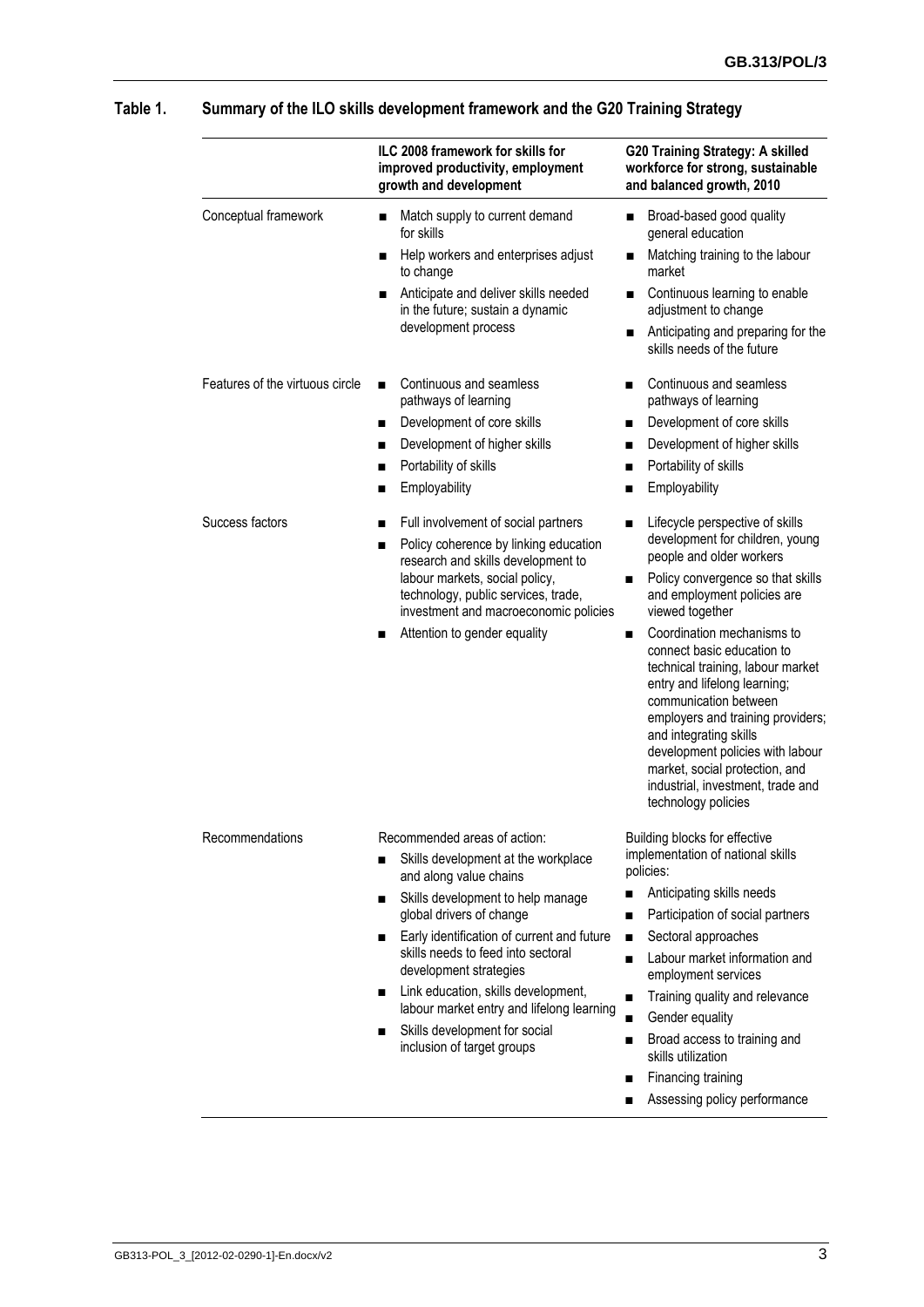## **II. Implementation promoted through the G20 Development Working Group**

- **7.** Interest in the G20's skills strategy led to many invitations for the Office to present the strategy and its foundations in ILO standards and experience to constituents and to bilateral agencies. Its message on linking training to youth employment is reflected in the work of the G20 Task Force on employment. The potential for the most direct implementation of the G20 Training Strategy, however, is through collaborative work in LICs.
- **8.** At their November 2010 Summit in Seoul, the G20 Leaders declared their determination "... to put jobs at the heart of the recovery, to provide social protection, decent work, and also to ensure accelerated growth in low-income countries". They issued a multi-year action plan on development whose pillar on human resources development (HRD) called on the ILO, the OECD, UNESCO, and the World Bank to work together to support LICs in building on the G20 Training Strategy to develop "employment-related skills that are better matched to employer and market needs in order to attract investment and decent jobs". <sup>11</sup> The ILO was named coordinator for the HRD pillar.
- **9.** The G20 did not provide financial resources but looked to implement the action plan largely through more coherent delivery of support by the international organizations and through a knowledge-sharing strategy.
- **10.** The HRD pillar comprises two main actions:
	- *Action 1: Development of a set of internationally comparable skills for employment indicators*. The goal is to equip policy-makers with a set of indicators that measures not only skills acquisition but also their use in order to inform the design and monitoring of skills policies. The conceptual framework brings together indicators on skills supply and demand, skills mismatch, and outcomes in terms of employment and productivity. Consultations with international experts and practitioners from LICs will review a proposed set of indicators based on their relevance, feasibility, comparability and timeliness. <sup>12</sup> A final report is expected by the end of 2012 and an actual database may be made available by the end of 2014. Technical advice from the ILO is drawn from the Department of Statistics (STATISTICS) on labour force surveys and from the Employment Trends Unit (EMP/TRENDS) and the Youth Employment Programme on school-to-work transition surveys.
	- *Action 2: Support for a set of pilot LICs to implement their skills for employment strategies.* A few countries were invited to pilot the G20 effort based on the twin criteria of having already asked international organizations for support and of these organizations having mobilized some resources in response. Action plans are being agreed in national tripartite workshops that review the G20 Training Strategy and then set out steps to be taken by ministries and the social partners to accelerate the implementation of national strategies to better link skills to employment (fortifying their building blocks), to improve the collection and use of skills indicators (building on, and providing feedback to, work under action 1), and to improve policy coherence

<sup>11</sup> G20 Seoul Summit Leaders' Declaration, 11-12 November 2010, para. 5; and G20 Seoul Summit, Annex II: Multi-year action plan on development, at: [www.g20.utoronto.ca/2010/g20seoul.htm](http://www.g20.utoronto.ca/2010/g20seoul.html) [accessed 2 Feb. 2012].

 $12$  The consultations included an experts' workshop at the ILO–ITC, 6–8 March 2012, sponsored by the Governments of Germany and the Republic of Korea.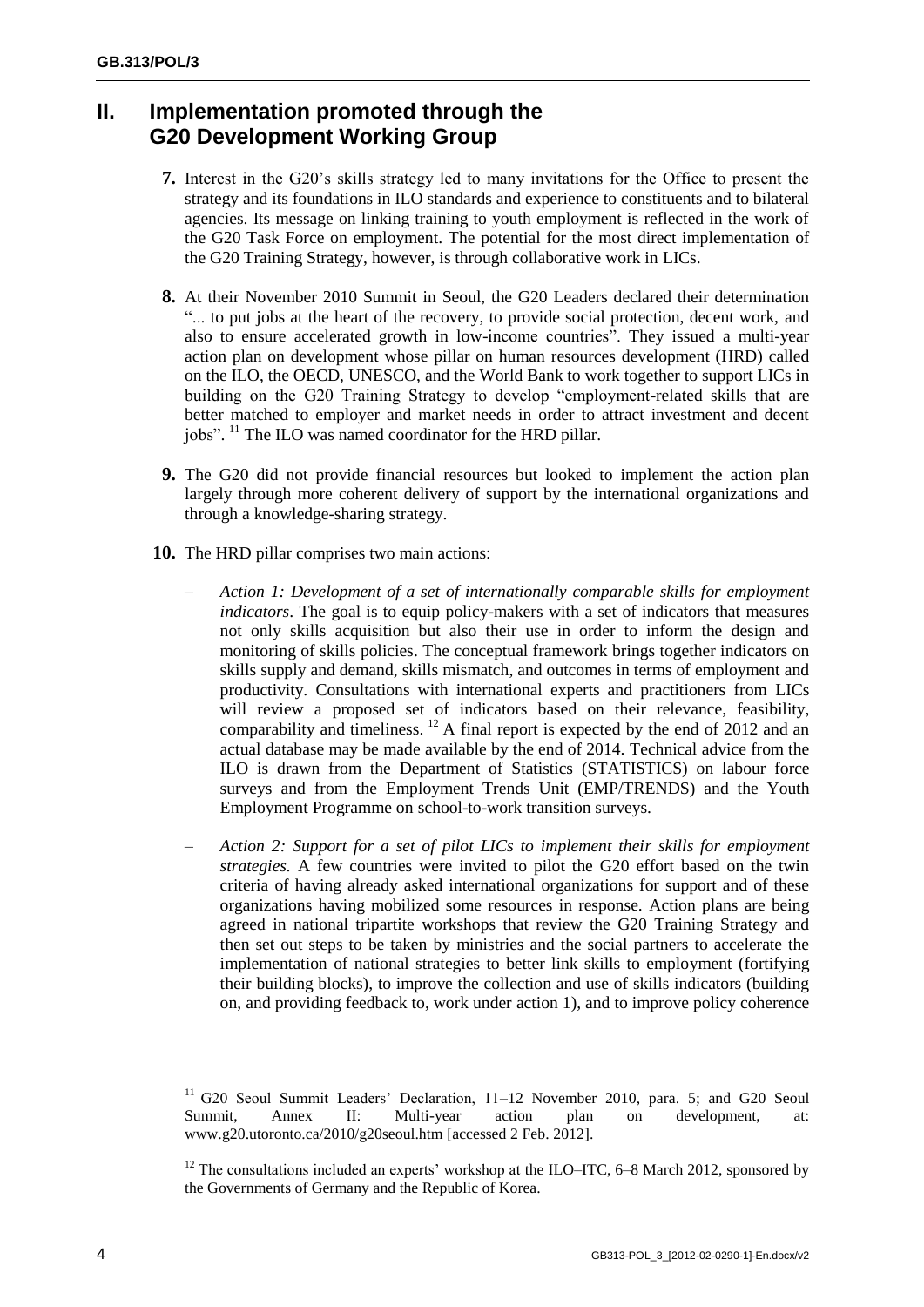(strengthening mechanisms for inter-ministerial coordination). <sup>13</sup> The action plans set out expectations for coordinated support from international organizations working with the UN Country Team and with bilateral agencies. Reports on action plan implementation at the end of 2012 may lead to recommendations for roll-out to other LIC and middle-income countries.

**11.** One lesson learned is that the IAG–TVET has been an important asset in sustaining communication among the international organizations and facilitating joint activities. While acknowledging overlapping mandates on skills development and a degree of competition, there has been, on balance, a stronger recognition of complementarities of expertise, of bringing different constituents or stakeholders into national skills policy debates, and of generating new knowledge through sharing experience and joint efforts.<sup>1</sup>

## **III. Knowledge-sharing platform on skills for employment**

- **12.** The potential for expanding the outreach of the ILO's work on skills and employability through the G20 was recognized in the conclusions of the recurrent discussion on employment (ILC, 2010)<sup>16</sup> with a request that the Office expand "its leadership role in skills development, building on the G20 Training Strategy prepared by the ILO, by documenting what works under what circumstances and with what resources, and by improving dissemination of this information, for example, consider the setting up and management of a global knowledge bank on education, skills and lifelong learning including on green growth".
- **13.** Acting on this request in 2011, the Office held informal consultations, agreed linkages to the broader knowledge-sharing strategy, as approved by the Governing Body, and started preparation of the web infrastructure and prototype framework for a "global public–private knowledge-sharing platform on skills for employment" (Global KSP). <sup>17</sup>

 $16$  Conclusions concerning the recurrent discussion on employment, ILC, 99th Session, 2010, para. 33.

 $17$  Work began on the Global KSP in 2011 with regular budget funds and with a tranche of the Regular Budget Supplementary Account funds allocated to the Employment Sector. Testing and implementation work in 2012, and collaboration with ILO–CINTERFOR and ILO–ITC, is funded through a special programme allocation agreed by the Governing Body: GB.312/PFA/2.

 $13$  The Governments of Bangladesh, Benin and Malawi have formally agreed to be pilot countries, and Haiti has expressed strong interest. Skills development reforms to improve employability and decrease poverty feature in these countries' requests to the Office or in their Decent Work Country Programmes.

 $14$  Production of joint products by the IAG–TVET in 2011 included a report on indicators for assessing TVET, a glossary of TVET terms used by different organizations, and a compilation of activities in North African countries with a view to avoiding duplication of efforts.

<sup>&</sup>lt;sup>15</sup> The G20 Development Working Group reported that, "We welcome the progress made in the integration of a self-selected pilot of LDCs and value, in that respect, the commitment made by international organizations to better coordinate their efforts to support LICs in enhancing their own national skills development strategies" (para. 26). At: [www.g20-g8.com/g8](http://www.g20-g8.com/g8-g20/root/bank_objects/20111028_REPORT_WG_DEVELOPMENT_vANG%5b1%5d.pdf) [g20/root/bank\\_objects/20111028\\_REPORT\\_WG\\_DEVELOPMENT\\_vANG\[1\].pdf](http://www.g20-g8.com/g8-g20/root/bank_objects/20111028_REPORT_WG_DEVELOPMENT_vANG%5b1%5d.pdf) [accessed 2 Feb. 2012].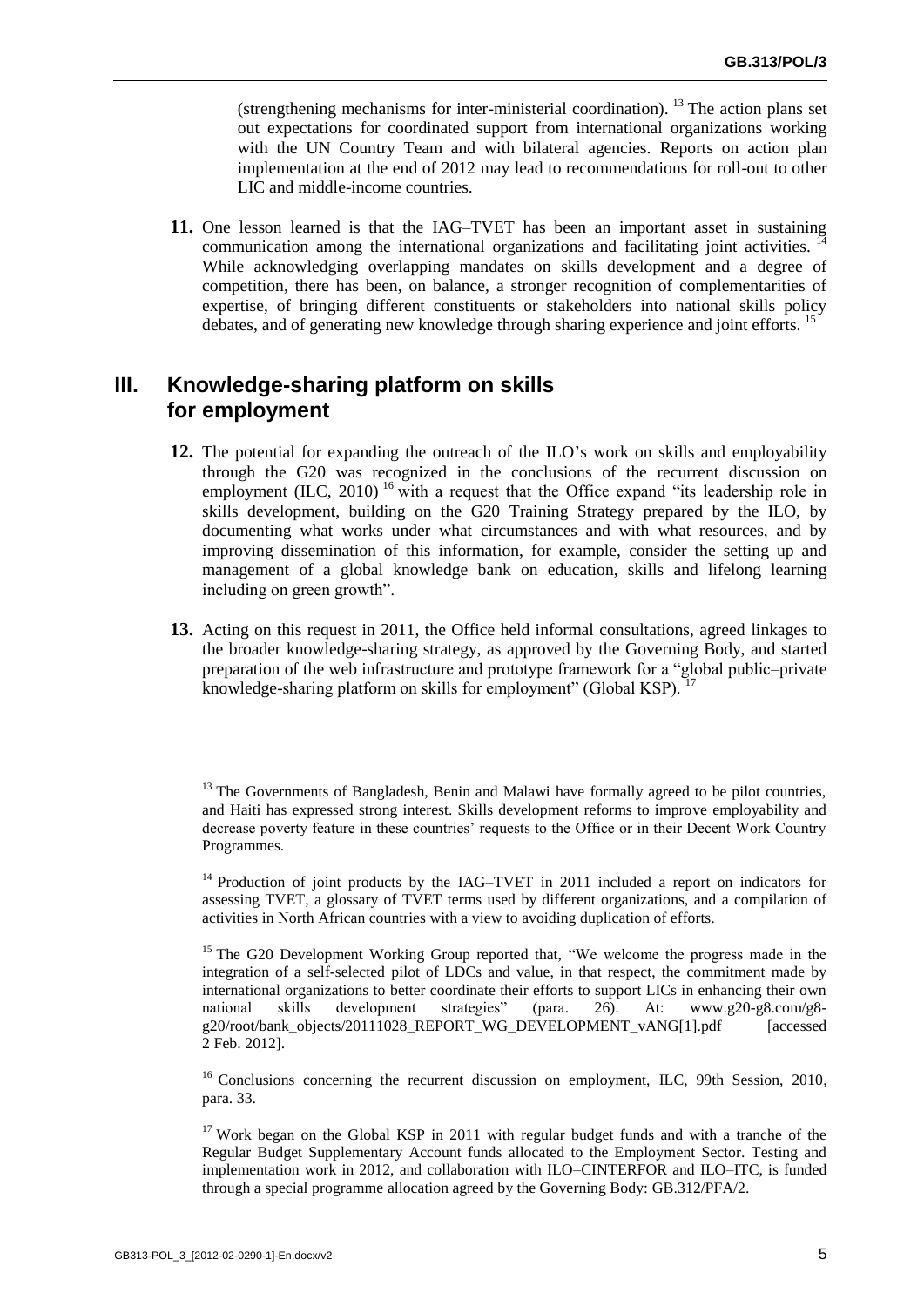- **14.** The objective for the Global KSP is to provide an online resource for policy-makers, social partners, enterprises, TVET institutions, academic institutions and multilateral and bilateral agencies who are interested in learning from each other on how to use skills development to improve employability, productivity, and social inclusion.
- **15.** In comparison to existing websites, the Global KSP offers two main advantages:
	- (i) *An unambiguous focus on skills as the bridge from education to the world of work.* This includes, within work, to ease the movement of workers and enterprises from informal activities to the formal economy, and from declining or low-productivity activities and sectors into expanding and higher productivity ones. The focus, thus, is on the pragmatic building blocks outlined in the G20 Training Strategy. Users looking for information on related employment or education issues can find direct links on the platform to the ILO and other sources and to regional databases, networks and compilations of training materials. <sup>18</sup>
	- (ii) *Translating complex knowledge and experience into pragmatic how-to policy options that governments, employers, workers and training institutions can use to effect change.* This requires providing different knowledge products for different users. For example, policy-makers might want succinct policy briefs; their advisers might look for international labour standards and national skills policies; employers and workers could search for illustrative case studies; academics might prefer in-depth research papers; activists and advocates might value videos and speeches. In short, the platform would allow users with different degrees of interest to find what they need – what they could put to use.
- **16.** The content of the Global KSP would be organized by the themes of the G20 Training Strategy and its building blocks that correspond to actual policy dilemmas confronting constituents – such as how to anticipate future skills needs or how to finance training.
- **17.** Within those policy questions, knowledge products would be presented according to how skills knowledge is built; from a broad base of individual case studies, to relatively lengthy research reports, to concise policy options – as represented by the levels of a pyramid, knowledge products tend to be shorter at the higher levels (see figure 1). The structure also allows users to "drill down" from policy briefs or research syntheses to the sources of evidence, which could in turn be searchable by region, country or economic sector.

<sup>&</sup>lt;sup>18</sup> [www.oitcinterfor.org/;](http://www.oitcinterfor.org/) [www.unevoc.unesco.org/snippet.php](http://www.unevoc.unesco.org/snippet.php) [accessed 2 Feb. 2012].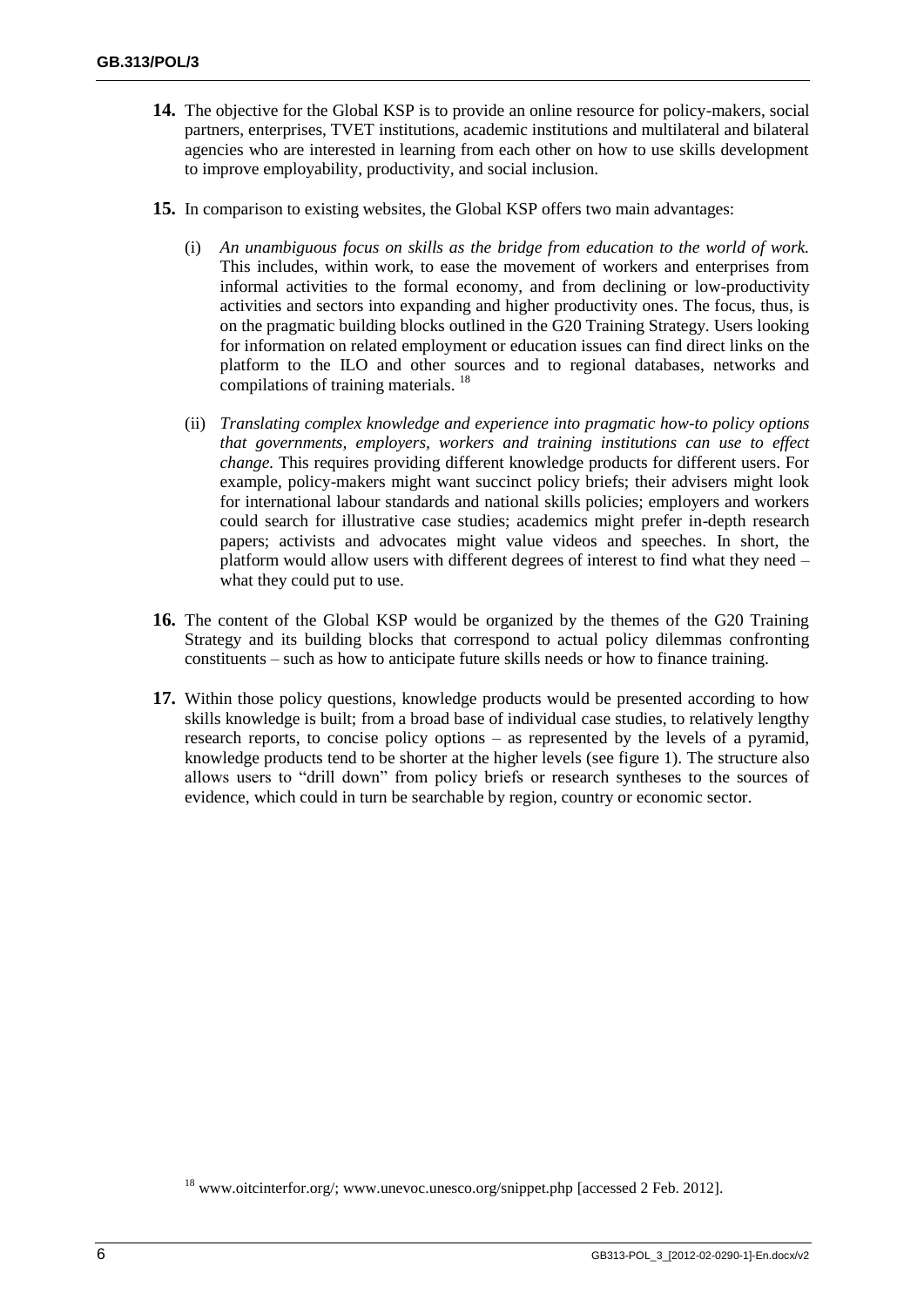

**Figure 1. Organizational structure of the Global KSP – Building up knowledge to policy options**

**18.** The Global KSP seeks to:

- turn information into actionable knowledge with a focus on pragmatic problem solving through analysis of what governments, workers and employers, as well as other organizations, have found that works;
- facilitate active exchange of experience among constituents and stakeholders; collect and disseminate case studies and other knowledge products directly from enterprises and from trade unions;
- broaden the range of experience made available to ILO constituents through partnerships with other international organizations under the G20 partnership;
- maximize open, public access by choosing platform technologies that maximize accessibility in LICs and that meet standards on accessibility for persons with disabilities. Provide search facilities in English, French and Spanish, and include knowledge products in many other languages;
- synchronize the design of the Global KSP with the Office's web infrastructure in order to contain maintenance costs; and look for ways that the partnerships with international organizations can contribute to its long-term financial sustainability;
- contribute to the Office-wide knowledge-management strategy by compiling national policy documents;
- design from the outset means to monitor the use of the Global KSP and its value to users;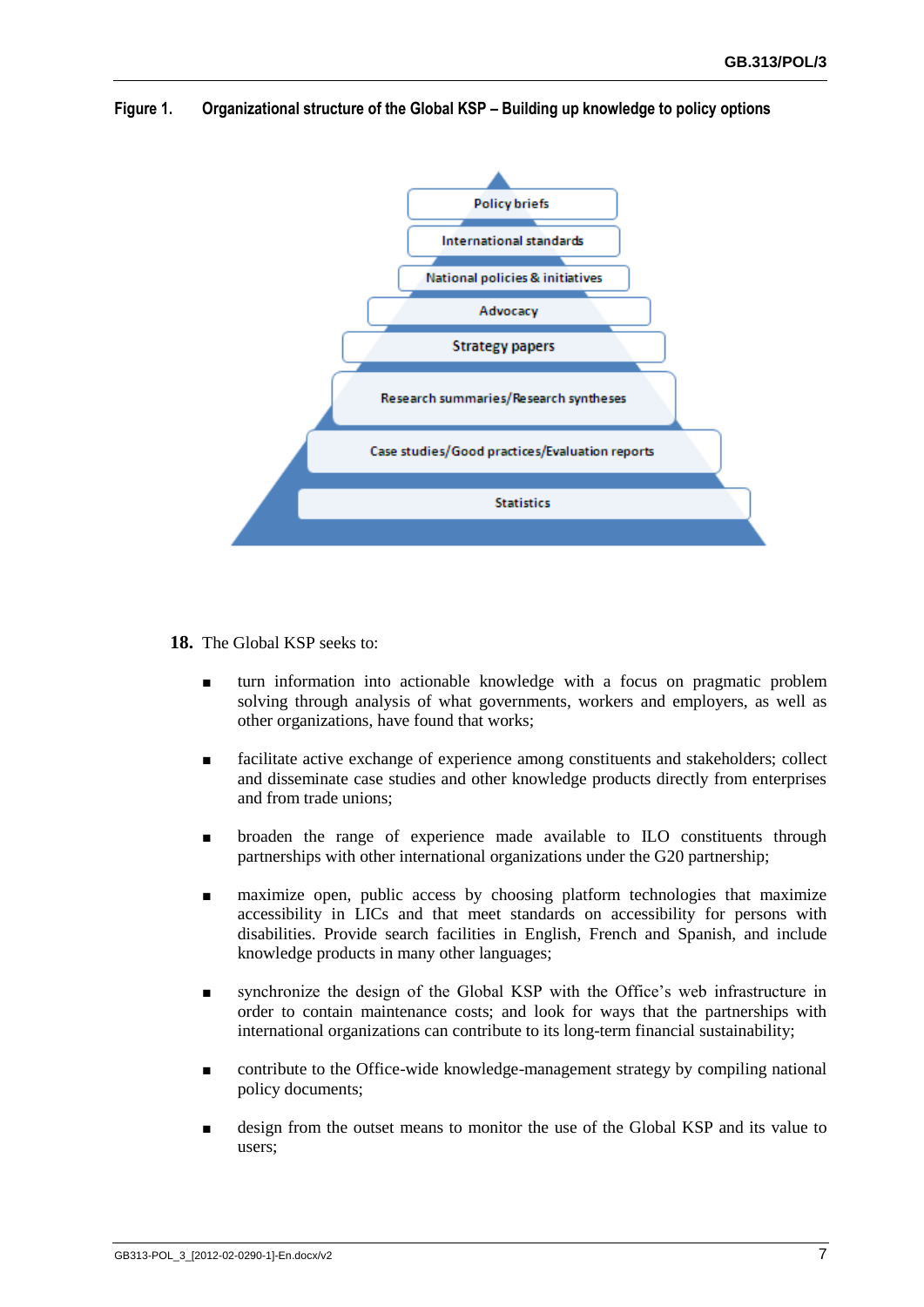- complement online knowledge sharing with ILO–ITC knowledge-sharing workshops, periodic production of syntheses papers on emerging or contentious issues, web-based communities of practice, etc.; and
- improve and enhance access to ILO–CINTERFOR databank on labour competencies and technical resources.
- **19.** The Global KSP will be built up in stages during 2012, starting with themes and building blocks where there is a critical mass of knowledge products in order to test the prototype and search facilities. An immediate next step is to encourage employers' and workers' organizations and training departments in governments to participate in validating the Global KSP and in populating it with their policy papers and case studies of good practices. One option would be to arrange focus group discussions in Geneva this spring and to create a longer serving advisory board of constituents and representatives of partner international organizations.

## **IV. Learning what works and sharing that knowledge**

**20.** Examples of lessons on effective skills and employability policies and programmes include the following findings from recent research and technical cooperation programmes.

## **What are countries learning from training components of their crisis response strategies?**

- **21.** The Global Jobs Pact identified skills development as a component of effective crisis response in order to speed re-employment of displaced workers into productive and decent work; to upgrade workers' skills during business downtime, and to train workers for the jobs created by stimulus packages. <sup>19</sup> The Office's review of ten training and retraining programmes during the current employment crisis, based on countries' own monitoring and interviews with key informants, revealed a number of lessons:  $^{20}$ 
	- Cost-effective programmes targeted the workers most affected: low-skilled workers, youth and older workers.
	- Pre-training counselling services that matched training to labour-market opportunities and to individuals' training needs improved post-training employment rates.
	- Governments are increasingly interested in expanding the use of on-the-job training in order to better tailor training to employers' skills demands and provide opportunities for tacit learning, or application of knowledge. However, public support was required to enable employers to take on trainees during the recession.
	- Countries' response capability depended on having programmes in place that could be scaled up quickly by public employment services. In several countries, staff shortages in intake and guidance services created bottlenecks to moving displaced workers into training programmes.

<sup>19</sup> ILO: *Recovering from the crisis: A Global Jobs Pact*, ILC, 2009, at: [www.ilo.org/ilc/ILCSessions/98thSession/lang--en/index.htm](http://www.ilo.org/ilc/ILCSessions/98thSession/lang--en/index.htm) [accessed 2 Feb. 2012].

<sup>20</sup> Ellen Hansen: "Preliminary Assessment of Training and Retraining Programmes Implemented in Response to the Great Recession", ILO Employment Working Paper, forthcoming 2012.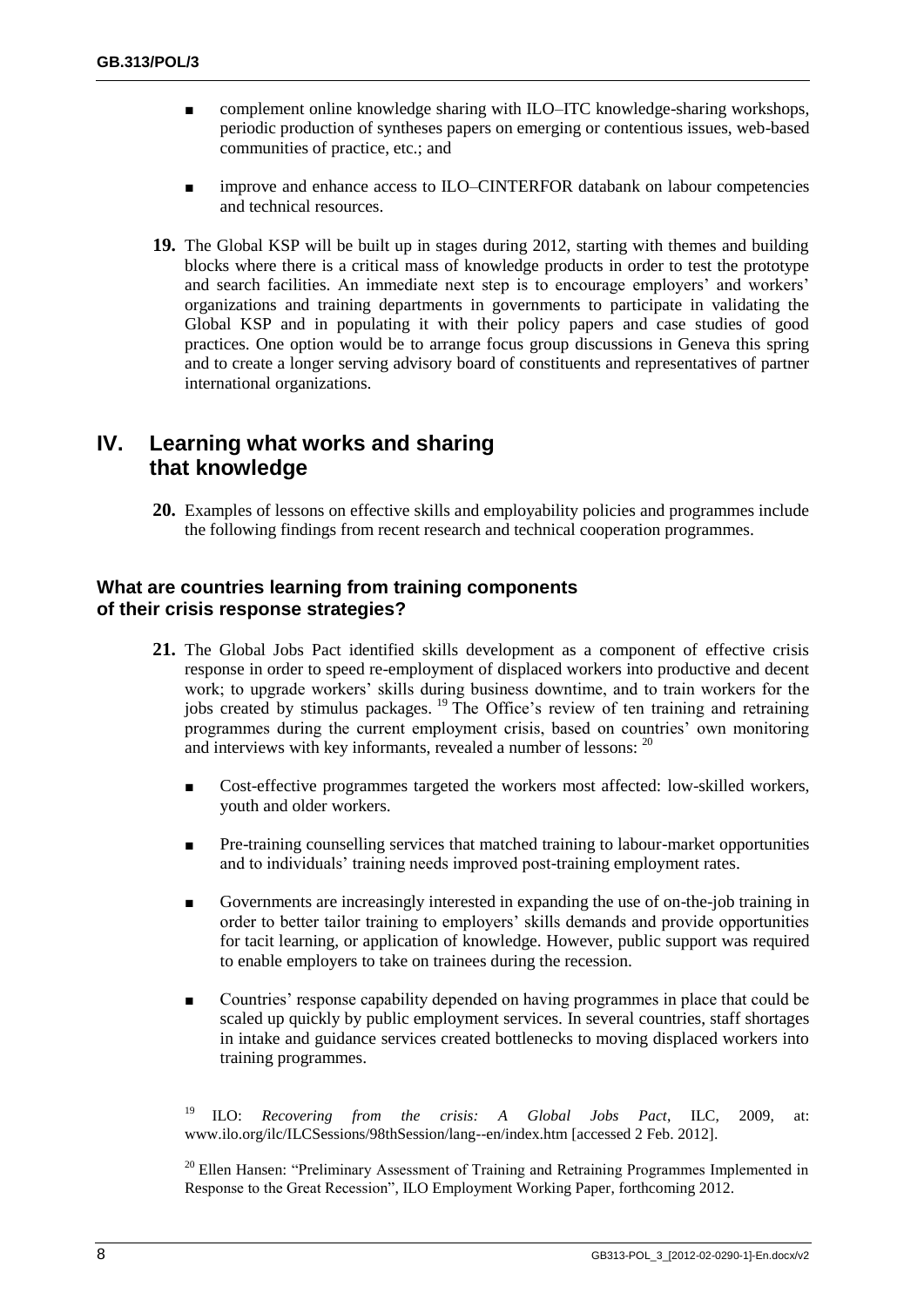- Trade unions and employers' organizations tended to provide a needed perspective on investing in human capital for long-term well-being and economic performance.
- There is a general need to move from monitoring programme implementation to assessing their impact.

### **How are different systems improving the recognition and thus portability of skills?**

- **22.** The conclusions of the Governing Body's discussion on portability of skills (March 2007) asked the Office for further research and guidance on institution-based, apprenticeship and national qualification framework (NQF) approaches to skills recognition.
- 23. Building on earlier ILO work on NQFs, <sup>22</sup> empirical studies in 16 countries on the implementation of NQFs and their impact in the labour market found that, when NQFs were primarily components of education systems, they had not improved communication between trainers and employers and thus had failed to raise confidence in the quality and relevance of qualifications.  $^{23}$  Overall, paucity of administrative data made it impossible to assess whether the NQFs had improved the recognition of skills acquired informally. Thus, facilitating employer and worker leadership in developing competency standards, especially within industry sectors, and instituting monitoring mechanisms have become key components of ILO technical assistance.
- **24.** In some of the countries studied, NQF implementation was at an early stage and further research is now planned for more extensive review of employers', workers', and training authorities' experience. The Office is also following regional initiatives, such as the regional qualification framework for the Caribbean Community (CARICOM) and the EC Skills Panorama. Other measures found important to improve skills recognition, and thus portability of skills, include strengthening core skills in TVET  $^{24}$  and upgrading informal apprenticeship systems to broaden the recognition of apprentice graduates' capabilities beyond local communities. <sup>25</sup>

<sup>21</sup> ILO: *Portability of skills*, Governing Body, 298th Session, Geneva, Mar. 2007, GB.298/ESP/3.

<sup>&</sup>lt;sup>22</sup> Young: *National qualifications frameworks: Their feasibility for effective implementation in developing countries,* Skills Working Paper No. 22 (2005); Tuck: *An introductory guide to national qualifications frameworks: Conceptual and practical issues for policy-makers* (2007); Allais, Raffe, Strathdee, Wheelahan: *Learning from the first qualifications frameworks*, Employment Working Paper No. 45 (2009).

<sup>23</sup> Allais: *The implementation and impact of national qualifications frameworks: Report of a study in 16 countries*. This research was undertaken in collaboration with the European Training Foundation, Turin (2010).

<sup>24</sup> Brewer: *Enhancing the employability of disadvantaged youth: A What? Why? and How Guide to core skills.* Core skills are defined in the 2008 ILC conclusions as "literacy, numeracy, communication skills, teamwork and problem-solving and other relevant skills – and learning ability – as well as awareness of workers' rights and an understanding of entrepreneurship as the building blocks for lifelong learning and capability to adapt to change" (para. 6(b)), forthcoming 2012.

<sup>25</sup> ILO: *Upgrading informal apprenticeship – A resource guide for Africa*, 2012.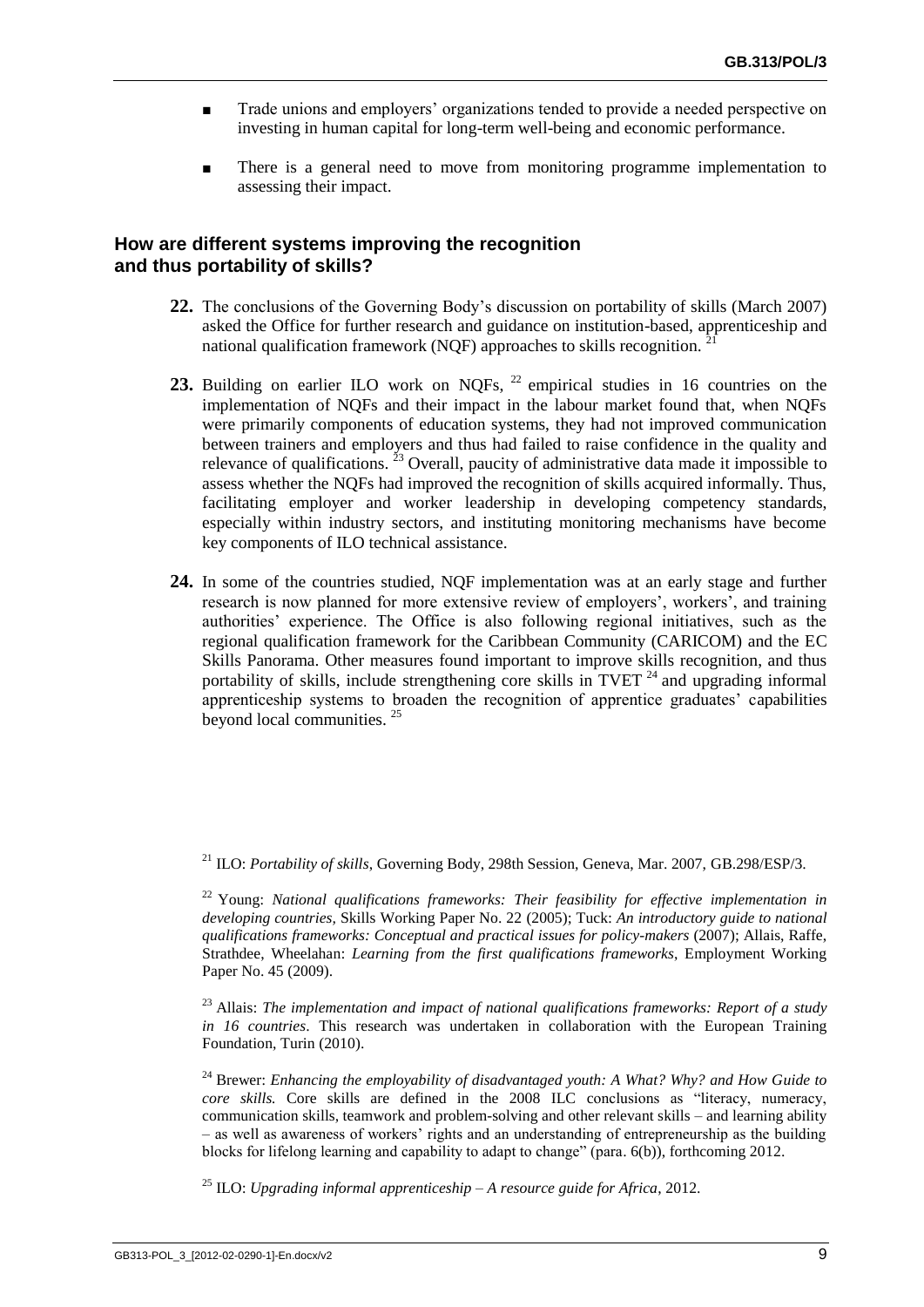## **How can countries incorporate skills development in their national employment policies?**

**25.** Many member States are redoubling their efforts to improve policy coherence at the national level, increasingly integrating promotion of skills development, as well as of sustainable enterprise development, in national and sectoral development strategies. The Office's new tools provide some practical ways forward: The *Guide on national employment policies* explains how skills policies and public employment services can help meet employment goals and provides advice on how to assess the performance of these systems. The analytical tools of the *Skills for trade and economic diversification* programme show how to anticipate training and entrepreneurship needs in sectors with export growth potential. The methodology for preparing *Global Jobs Pact country scans* and tools for targeted employment growth also include sectoral approaches to assessing skills needs and training provision.

## **How are employers realizing the benefits of including persons with disabilities in their workforces?**

**26.** The ILO Global Business and Disability Network is a joint effort between the Skills and Employability Department (EMP/SKILLS) and the Bureau for Employers' Activities (ACT/EMP) to help multinational companies and employers' organizations learn from each other how to hire persons with disabilities and include them in workplace training programmes. The Network promotes the business and human rights cases for hiring persons with disabilities and, as of January 2012, counted 41 multinational companies and 17 employer organizations as members. Its achievements include producing a website [\(www.businessanddisability.org\)](http://www.businessanddisability.org/), two publications, <sup>26</sup> convening regional meetings and establishing governance, funding and networking procedures.

## **How are countries anticipating skills needs for green jobs?**

**27.** Most countries are missing the job creation potential of the transition to the green economy because training programmes have not adequately anticipated the nature of new skill requirements and because environmental and energy policies have not integrated workforce training in their implementation plans. This is a major finding of the report "Skills for green jobs: A global view" which analysed changes in demand for skills and occupations in the transition to the green economy in 21 countries. It drew lessons from good practices on using social dialogue, labour market information systems, and inter-ministerial coordination mechanisms to better anticipate and meet skills for green jobs. Further research in partnership with the EC resulted in two global studies on skills and occupational needs in the renewable energy and the green building industries and in a report comparing methods of identifying skills needs for the low-carbon economy. The findings have been disseminated in case studies, synthesis reports, and policy briefs –

<sup>26</sup> ILO: *Disability in the workplace: Employers' organizations and business networks*, 2011, and *Disability in the workplace: Company practices*, 2010, joint publications by EMP/SKILLS and ACT/EMP.